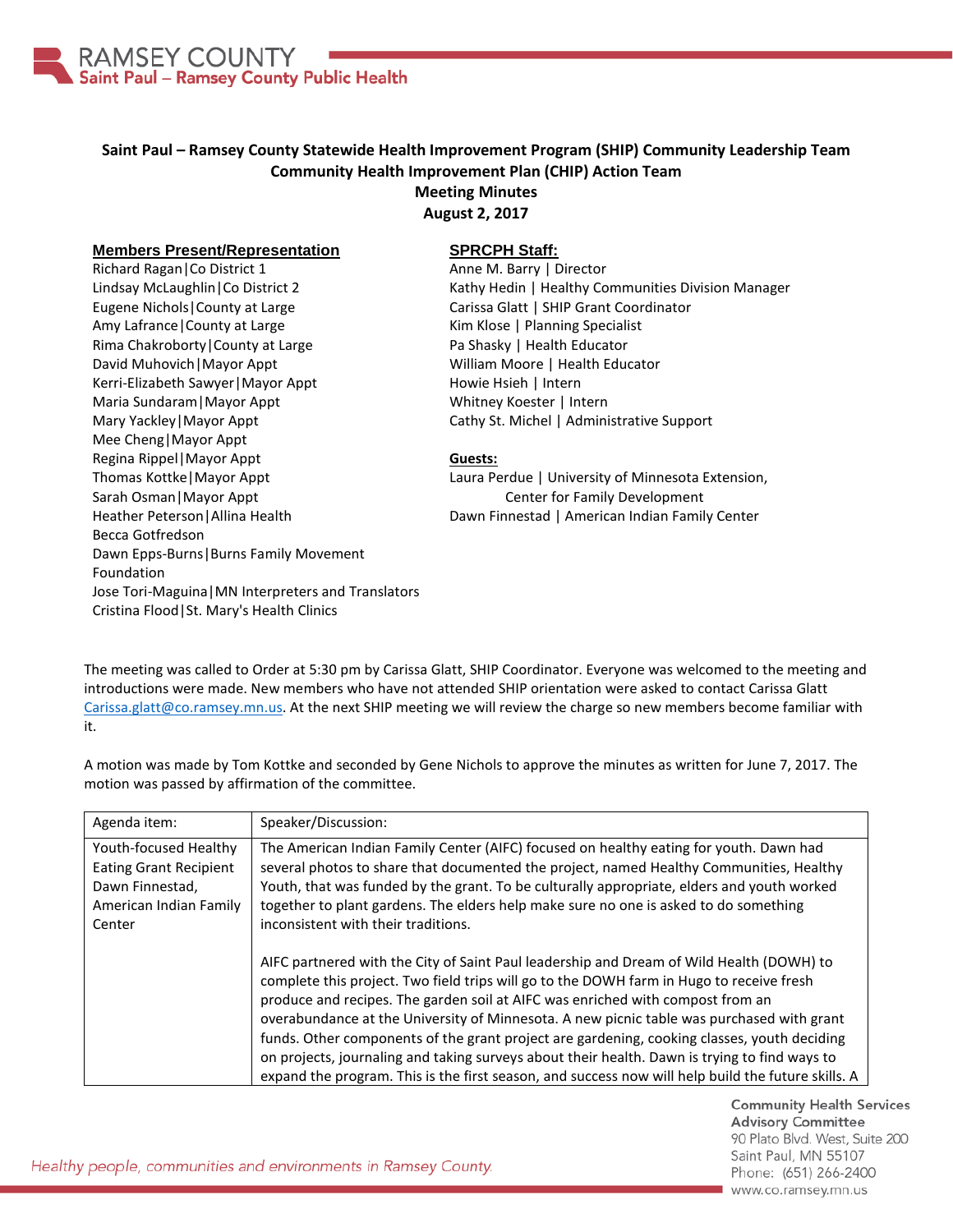

|                                                                                                                                                                                             | potential partner is Augsburg College, which has already donated plants. The garden consists<br>of five different beds. The plants from Augsburg are grown with heritage seeds from a Native<br>American grandmother who was interred at Fort Snelling and brought the seeds with her. AIFC<br>is careful to use only these heritage seeds and not cross-pollinate. One of the results of this<br>project is that the youth have changed how they look at food. They are being creative making<br>filling and nutritious snacks and omelets. Instead of drinking sugary bottled beverages they are<br>making infused water. They are also trying more vegetarian dishes since many of the staff and<br>youth are vegetarian. Dawn distributed her contact information and members can contact her<br>for a tour of the garden project.                                                                                                                                                                                                                                                                                                                                                                                                                                                                                                                                                                                                                                                                                                                                                                                                                                                                                                                                                                                                                                                                                                                                                                                                                                                                                                                                             |
|---------------------------------------------------------------------------------------------------------------------------------------------------------------------------------------------|------------------------------------------------------------------------------------------------------------------------------------------------------------------------------------------------------------------------------------------------------------------------------------------------------------------------------------------------------------------------------------------------------------------------------------------------------------------------------------------------------------------------------------------------------------------------------------------------------------------------------------------------------------------------------------------------------------------------------------------------------------------------------------------------------------------------------------------------------------------------------------------------------------------------------------------------------------------------------------------------------------------------------------------------------------------------------------------------------------------------------------------------------------------------------------------------------------------------------------------------------------------------------------------------------------------------------------------------------------------------------------------------------------------------------------------------------------------------------------------------------------------------------------------------------------------------------------------------------------------------------------------------------------------------------------------------------------------------------------------------------------------------------------------------------------------------------------------------------------------------------------------------------------------------------------------------------------------------------------------------------------------------------------------------------------------------------------------------------------------------------------------------------------------------------------|
| Community and<br><b>Workplace Grant</b><br><b>Awards Review</b><br><b>SHIP Staff</b>                                                                                                        | Carissa distributed two different handouts - an overview of the grant applications for both<br>community-based minigrants and the workplace-based microgrants.<br>SHIP money was available to the community for mini grants for less than \$3,000, following the<br>MDH-allowable guidelines, as explained in the applications. Applicants could request a grant<br>for a project that falls under SHIP initiatives in one of the described categories. The framework<br>helped those not familiar with SHIP be more successful when applying for grants. This year<br>there were 53 applicants and 22 grants were awarded. Saint Paul - Ramsey County Public<br>Health (SPRCPH) is committed to addressing needs in the community, and welcomes<br>partnerships with these community organizations. When SPRCPH is familiar with the<br>organizations they can help bring collaborations together and open the door to many<br>possibilities. This year SHIP had around \$40,000 to use for mini-grants and about \$102,000 in<br>applications. There was more variety of applicants in this round than ever before and we have<br>already started to form new relationships. Contact Carissa via email at<br>Carissa.glatt@co.ramsey.mn.us if you have questions or if we should connect with community<br>organizations during the next round of mini grants.<br>Micro grants based in workplaces are smaller award amounts, but can be very effective when<br>used by small businesses with less than 20 employees. Micro grants provide things small<br>businesses otherwise could not afford. 28 organizations received almost \$17,000. We thought<br>of these grants, through the Saint Paul Area Chamber of Commerce, as a great way to form<br>partnerships and help give seed money for great ideas. We plan to continue this micro grant<br>opportunity in the future.<br>If members have suggestions to help SHIP communicate better to small businesses, please<br>contact Carissa. One member suggested adding a question to the application to ask how they<br>heard about the program. CLT members will be notified when applications re-open in January<br>2018. |
| <b>SHIP Strategy Selection</b><br>Guide to Give Overview<br>of Year 3<br>Carissa Glatt (SHIP<br>Grant Coordinator),<br>Saint Paul - Ramsey<br>County Public Health<br><b>Eugene Nichols</b> | SHIP Year 3 is fully funded and starts November 1. For planning purposes, it will be about the<br>same budget as the last year. The strategy handout gives a great framework of the types of<br>projects that SHIP is allowed to fund. Members are asked to suggest potential partners for the<br>upcoming year. Following are some ideas for how SHIP has supported various activities in the<br>past. If an activity is not on the handout it is probably not allowed, with few exceptions.<br>SHIP supports school districts with healthy eating and active living in a variety of strategies<br>such as redesigning lunch room layouts, Rethink Your Drink education, Safe Routes to<br>School, classroom activities such as Yoga Calm and Go Noodle, and many others.<br>If a district identifies a single school with a specific need, they can issue money or support<br>٠<br>to that school for a teacher with a specific project or curriculum. In the future, SPRCPH                                                                                                                                                                                                                                                                                                                                                                                                                                                                                                                                                                                                                                                                                                                                                                                                                                                                                                                                                                                                                                                                                                                                                                                                     |

Community Health Services<br>Advisory Committee 90 Plato Blvd. West, Suite 200 Saint Paul, MN 55107 Phone: (651) 266-2400 www.co.ramsey.mn.us

Healthy people, communities and environments in Ramsey County.